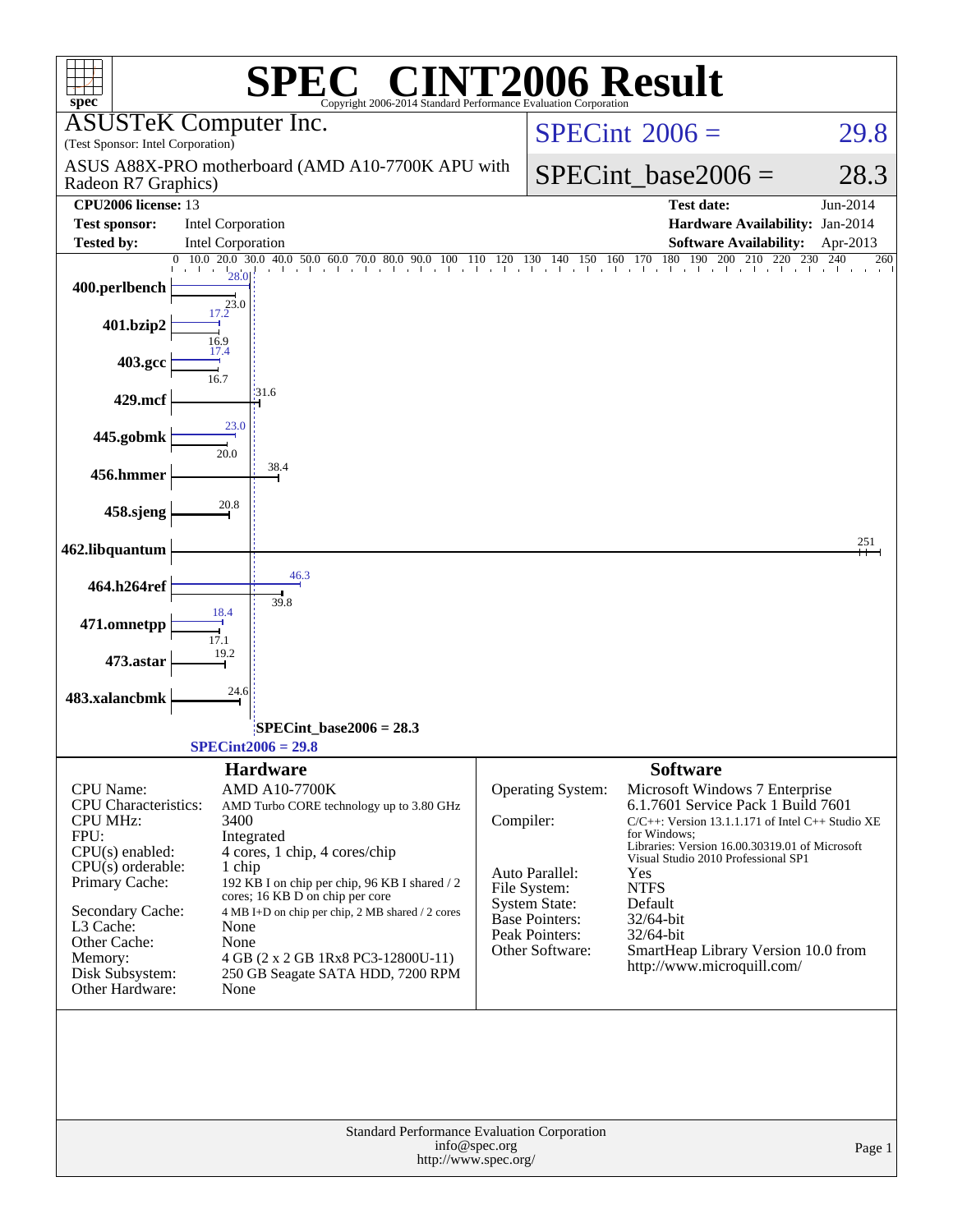

ASUSTeK Computer Inc.

(Test Sponsor: Intel Corporation)

Radeon R7 Graphics) ASUS A88X-PRO motherboard (AMD A10-7700K APU with  $SPECint2006 = 29.8$  $SPECint2006 = 29.8$ 

**[CPU2006 license:](http://www.spec.org/auto/cpu2006/Docs/result-fields.html#CPU2006license)** 13 **[Test date:](http://www.spec.org/auto/cpu2006/Docs/result-fields.html#Testdate)** Jun-2014 **[Test sponsor:](http://www.spec.org/auto/cpu2006/Docs/result-fields.html#Testsponsor)** Intel Corporation **[Hardware Availability:](http://www.spec.org/auto/cpu2006/Docs/result-fields.html#HardwareAvailability)** Jan-2014

SPECint base2006 =  $28.3$ 

**[Tested by:](http://www.spec.org/auto/cpu2006/Docs/result-fields.html#Testedby)** Intel Corporation **[Software Availability:](http://www.spec.org/auto/cpu2006/Docs/result-fields.html#SoftwareAvailability)** Apr-2013

#### **[Results Table](http://www.spec.org/auto/cpu2006/Docs/result-fields.html#ResultsTable)**

|                         | <b>Base</b>    |       |                |              |                | <b>Peak</b>  |                |              |                |              |                |              |
|-------------------------|----------------|-------|----------------|--------------|----------------|--------------|----------------|--------------|----------------|--------------|----------------|--------------|
| <b>Benchmark</b>        | <b>Seconds</b> | Ratio | <b>Seconds</b> | <b>Ratio</b> | <b>Seconds</b> | <b>Ratio</b> | <b>Seconds</b> | <b>Ratio</b> | <b>Seconds</b> | <b>Ratio</b> | <b>Seconds</b> | <b>Ratio</b> |
| $ 400.\text{perlbench}$ | 426            | 22.9  | 425            | 23.0         | 424            | 23.0         | 349            | 28.0         | 350            | 28.0         | 349            | 28.0         |
| 401.bzip2               | 564            | 17.1  | 571            | 16.9         | 572            | 16.9         | 569            | 17.0         | 561            | 17.2         | 555            | 17.4         |
| $403.\mathrm{gcc}$      | 481            | 16.7  | 484            | 16.6         | 483            | 16.7         | 464            | 17.3         | 462            | 17.4         | 463            | 17.4         |
| $429$ .mcf              | 287            | 31.8  | 289            | 31.5         | 289            | 31.6         | 287            | 31.8         | 289            | 31.5         | 289            | 31.6         |
| $445$ .gobmk            | 522            | 20.1  | 525            | 20.0         | 527            | 19.9         | 456            | 23.0         | 456            | 23.0         | 457            | 23.0         |
| $456.$ hmmer            | 244            | 38.3  | 243            | 38.4         | 243            | 38.5         | 244            | 38.3         | 243            | <u>38.4</u>  | 243            | 38.5         |
| $458$ .sjeng            | 583            | 20.8  | 583            | 20.8         | 584            | 20.7         | 583            | 20.8         | 583            | 20.8         | 584            | 20.7         |
| 462.libquantum          | 82.7           | 251   | 83.5           | 248          | 81.1           | 256          | 82.7           | 251          | 83.5           | 248          | 81.1           | 256          |
| 464.h264ref             | 560            | 39.5  | 555            | 39.8         | 553            | 40.0         | 478            | 46.3         | 478            | 46.3         | 478            | 46.3         |
| 471.omnetpp             | 365            | 17.1  | 364            | 17.2         | 365            | 17.1         | 340            | 18.4         | 340            | 18.4         | 341            | 18.3         |
| $473$ . astar           | 365            | 19.2  | 366            | 19.2         | 364            | 19.3         | 365            | <u>19.2</u>  | 366            | 19.2         | 364            | 19.3         |
| 483.xalancbmk           | 281            | 24.6  | 281            | 24.5         | 281            | 24.6         | 281            | 24.6         | 281            | 24.5         | 281            | 24.6         |

Results appear in the [order in which they were run.](http://www.spec.org/auto/cpu2006/Docs/result-fields.html#RunOrder) Bold underlined text [indicates a median measurement.](http://www.spec.org/auto/cpu2006/Docs/result-fields.html#Median)

### **[Compiler Invocation Notes](http://www.spec.org/auto/cpu2006/Docs/result-fields.html#CompilerInvocationNotes)**

 To compile these binaries, the Intel Compiler 13.1 was set up to generate 64-bit binaries with the command: "ipsxe-comp-vars.bat intel64 vs2010" (shortcut provided in the Intel(r) Parallel Studio XE 2013 program folder)

### **[Platform Notes](http://www.spec.org/auto/cpu2006/Docs/result-fields.html#PlatformNotes)**

 Sysinfo program C:\SPEC13.1/Docs/sysinfo \$Rev: 6775 \$ \$Date:: 2011-08-16 #\$ \8787f7622badcf24e01c368b1db4377c running on CltE03F49ADB169 Sat Jun 28 04:22:53 2014

 This section contains SUT (System Under Test) info as seen by some common utilities. To remove or add to this section, see: <http://www.spec.org/cpu2006/Docs/config.html#sysinfo>

 Trying 'systeminfo' : Microsoft Windows 7 Enterprise OS Version : 6.1.7601 Service Pack 1 Build 7601 System Manufacturer: System manufacturer System Model : System Product Name Processor(s) : 1 Processor(s) Installed. [01]: AMD64 Family 21 Model 48 Stepping 1 AuthenticAMD ~3400 Mhz BIOS Version : American Megatrends Inc. 0703, 12/30/2013 Total Physical Memory: 3,522 MB

 Trying 'wmic cpu get /value' DeviceID : CPU0

Continued on next page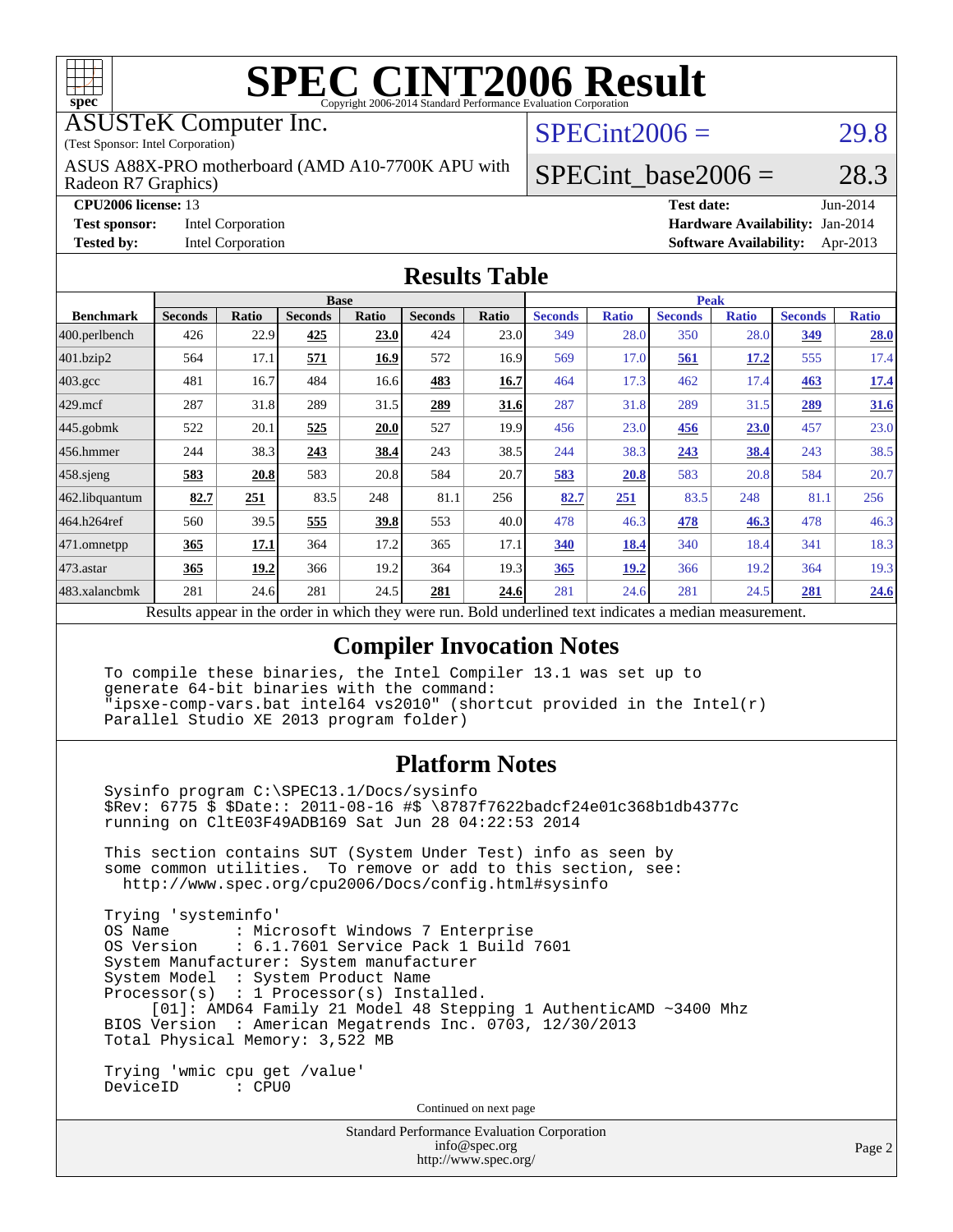

ASUSTeK Computer Inc.

(Test Sponsor: Intel Corporation)

Radeon R7 Graphics) ASUS A88X-PRO motherboard (AMD A10-7700K APU with  $SPECint2006 = 29.8$  $SPECint2006 = 29.8$ 

SPECint base2006 =  $28.3$ 

**[Tested by:](http://www.spec.org/auto/cpu2006/Docs/result-fields.html#Testedby)** Intel Corporation **[Software Availability:](http://www.spec.org/auto/cpu2006/Docs/result-fields.html#SoftwareAvailability)** Apr-2013

**[CPU2006 license:](http://www.spec.org/auto/cpu2006/Docs/result-fields.html#CPU2006license)** 13 **[Test date:](http://www.spec.org/auto/cpu2006/Docs/result-fields.html#Testdate)** Jun-2014 **[Test sponsor:](http://www.spec.org/auto/cpu2006/Docs/result-fields.html#Testsponsor)** Intel Corporation **[Hardware Availability:](http://www.spec.org/auto/cpu2006/Docs/result-fields.html#HardwareAvailability)** Jan-2014

#### **[Platform Notes \(Continued\)](http://www.spec.org/auto/cpu2006/Docs/result-fields.html#PlatformNotes)**

L2CacheSize : 4096<br>L3CacheSize : 0 L3CacheSize MaxClockSpeed : 3400 Name : AMD A10-7700K APU with Radeon(TM) R7 Graphics NumberOfCores : 4 NumberOfLogicalProcessors: 4

(End of data from sysinfo program)

#### **[Component Notes](http://www.spec.org/auto/cpu2006/Docs/result-fields.html#ComponentNotes)**

 Tested systems can be used with Shin-G ATX case, PC Power and Cooling 1200W power supply Micron MT8JTF25664AZ-1G6 Series Memory DIMMs

#### **[General Notes](http://www.spec.org/auto/cpu2006/Docs/result-fields.html#GeneralNotes)**

 OMP\_NUM\_THREADS set to number of processors cores KMP AFFINITY set to granularity=fine, scatter Binaries compiled on a system with 1x Intel Core i7-860 CPU + 8GB memory using Windows 7 Enterprise 64-bit

## **[Base Compiler Invocation](http://www.spec.org/auto/cpu2006/Docs/result-fields.html#BaseCompilerInvocation)**

[C benchmarks](http://www.spec.org/auto/cpu2006/Docs/result-fields.html#Cbenchmarks):

[icl -Qvc10](http://www.spec.org/cpu2006/results/res2014q3/cpu2006-20140630-30105.flags.html#user_CCbase_intel_icc_vc10_9607f3ecbcdf68042245f068e51b40c1) [-Qstd=c99](http://www.spec.org/cpu2006/results/res2014q3/cpu2006-20140630-30105.flags.html#user_CCbase_intel_compiler_c99_mode_1a3d110e3041b3ad4466830521bdad2a)

[C++ benchmarks:](http://www.spec.org/auto/cpu2006/Docs/result-fields.html#CXXbenchmarks)

[icl -Qvc10](http://www.spec.org/cpu2006/results/res2014q3/cpu2006-20140630-30105.flags.html#user_CXXbase_intel_icc_vc10_9607f3ecbcdf68042245f068e51b40c1)

## **[Base Portability Flags](http://www.spec.org/auto/cpu2006/Docs/result-fields.html#BasePortabilityFlags)**

 400.perlbench: [-DSPEC\\_CPU\\_P64](http://www.spec.org/cpu2006/results/res2014q3/cpu2006-20140630-30105.flags.html#b400.perlbench_basePORTABILITY_DSPEC_CPU_P64) [-DSPEC\\_CPU\\_WIN64\\_X64](http://www.spec.org/cpu2006/results/res2014q3/cpu2006-20140630-30105.flags.html#b400.perlbench_baseCPORTABILITY_DSPEC_CPU_WIN64_X64) [-DSPEC\\_CPU\\_NO\\_NEED\\_VA\\_COPY](http://www.spec.org/cpu2006/results/res2014q3/cpu2006-20140630-30105.flags.html#b400.perlbench_baseCPORTABILITY_DSPEC_CPU_NO_NEED_VA_COPY) 401.bzip2: [-DSPEC\\_CPU\\_P64](http://www.spec.org/cpu2006/results/res2014q3/cpu2006-20140630-30105.flags.html#suite_basePORTABILITY401_bzip2_DSPEC_CPU_P64) 403.gcc: [-DSPEC\\_CPU\\_P64](http://www.spec.org/cpu2006/results/res2014q3/cpu2006-20140630-30105.flags.html#suite_basePORTABILITY403_gcc_DSPEC_CPU_P64) [-DSPEC\\_CPU\\_WIN64](http://www.spec.org/cpu2006/results/res2014q3/cpu2006-20140630-30105.flags.html#b403.gcc_baseCPORTABILITY_DSPEC_CPU_WIN64) 429.mcf: [-DSPEC\\_CPU\\_P64](http://www.spec.org/cpu2006/results/res2014q3/cpu2006-20140630-30105.flags.html#suite_basePORTABILITY429_mcf_DSPEC_CPU_P64) 445.gobmk: [-DSPEC\\_CPU\\_P64](http://www.spec.org/cpu2006/results/res2014q3/cpu2006-20140630-30105.flags.html#suite_basePORTABILITY445_gobmk_DSPEC_CPU_P64) 456.hmmer: [-DSPEC\\_CPU\\_P64](http://www.spec.org/cpu2006/results/res2014q3/cpu2006-20140630-30105.flags.html#suite_basePORTABILITY456_hmmer_DSPEC_CPU_P64) 458.sjeng: [-DSPEC\\_CPU\\_P64](http://www.spec.org/cpu2006/results/res2014q3/cpu2006-20140630-30105.flags.html#suite_basePORTABILITY458_sjeng_DSPEC_CPU_P64) 462.libquantum: [-DSPEC\\_CPU\\_P64](http://www.spec.org/cpu2006/results/res2014q3/cpu2006-20140630-30105.flags.html#suite_basePORTABILITY462_libquantum_DSPEC_CPU_P64) 464.h264ref: [-DSPEC\\_CPU\\_P64](http://www.spec.org/cpu2006/results/res2014q3/cpu2006-20140630-30105.flags.html#suite_basePORTABILITY464_h264ref_DSPEC_CPU_P64) [-DWIN32](http://www.spec.org/cpu2006/results/res2014q3/cpu2006-20140630-30105.flags.html#b464.h264ref_baseCPORTABILITY_DWIN32) [-DSPEC\\_CPU\\_NO\\_INTTYPES](http://www.spec.org/cpu2006/results/res2014q3/cpu2006-20140630-30105.flags.html#b464.h264ref_baseCPORTABILITY_DSPEC_CPU_NO_INTTYPES) 471.omnetpp: [-DSPEC\\_CPU\\_P64](http://www.spec.org/cpu2006/results/res2014q3/cpu2006-20140630-30105.flags.html#suite_basePORTABILITY471_omnetpp_DSPEC_CPU_P64) [-DSPEC\\_CPU\\_WIN64](http://www.spec.org/cpu2006/results/res2014q3/cpu2006-20140630-30105.flags.html#b471.omnetpp_baseCXXPORTABILITY_DSPEC_CPU_WIN64) 473.astar: [-DSPEC\\_CPU\\_P64](http://www.spec.org/cpu2006/results/res2014q3/cpu2006-20140630-30105.flags.html#suite_basePORTABILITY473_astar_DSPEC_CPU_P64) 483.xalancbmk: [-DSPEC\\_CPU\\_P64](http://www.spec.org/cpu2006/results/res2014q3/cpu2006-20140630-30105.flags.html#suite_basePORTABILITY483_xalancbmk_DSPEC_CPU_P64) [-Qoption,cpp,--no\\_wchar\\_t\\_keyword](http://www.spec.org/cpu2006/results/res2014q3/cpu2006-20140630-30105.flags.html#user_baseCXXPORTABILITY483_xalancbmk_f-no_wchar_t_keyword_ec0ad4495a16b4e858bfcb29d949d25d)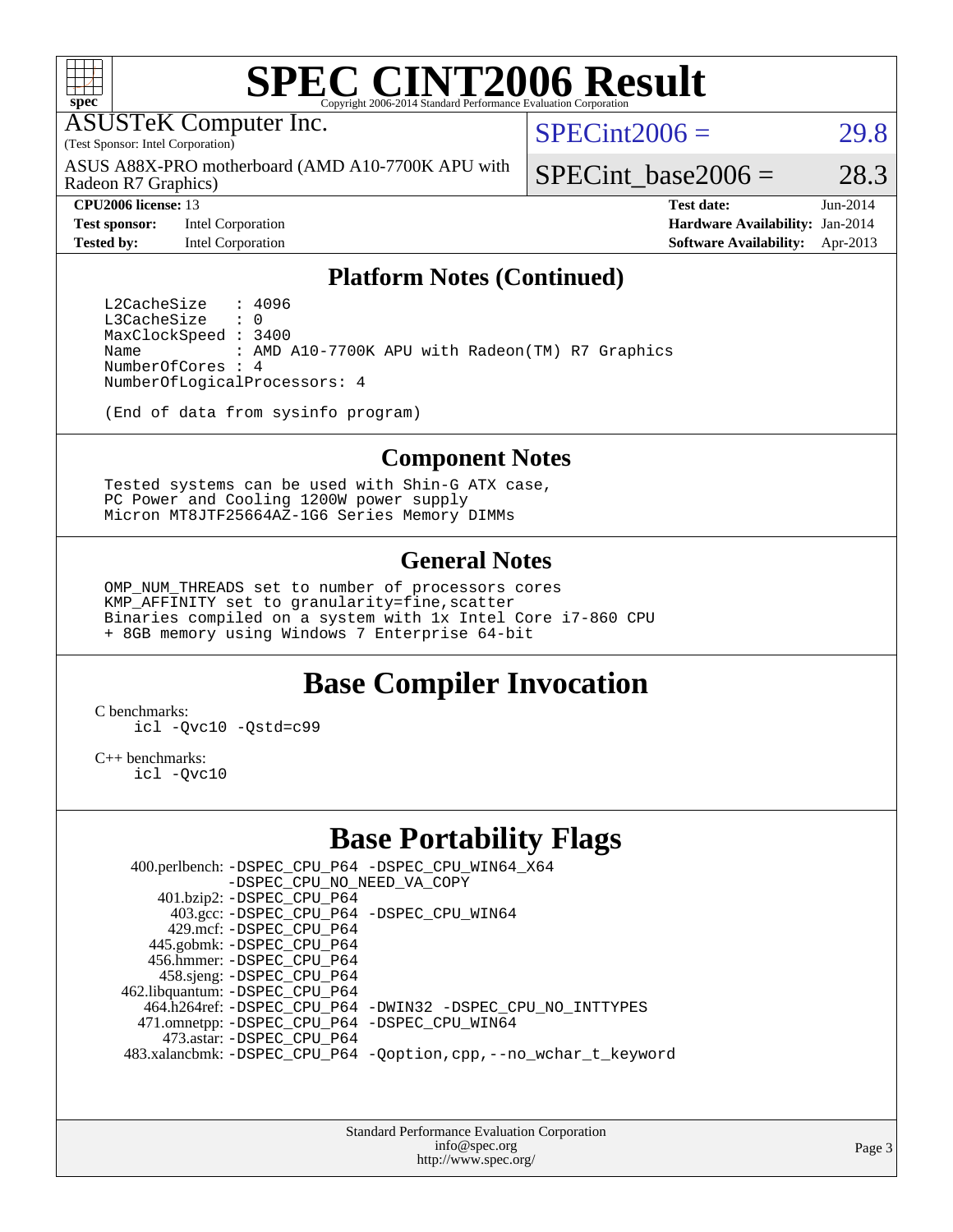

ASUSTeK Computer Inc.

(Test Sponsor: Intel Corporation)

Radeon R7 Graphics) ASUS A88X-PRO motherboard (AMD A10-7700K APU with  $SPECint2006 = 29.8$  $SPECint2006 = 29.8$ 

**[Test sponsor:](http://www.spec.org/auto/cpu2006/Docs/result-fields.html#Testsponsor)** Intel Corporation **[Hardware Availability:](http://www.spec.org/auto/cpu2006/Docs/result-fields.html#HardwareAvailability)** Jan-2014

SPECint base2006 =  $28.3$ 

**[CPU2006 license:](http://www.spec.org/auto/cpu2006/Docs/result-fields.html#CPU2006license)** 13 **[Test date:](http://www.spec.org/auto/cpu2006/Docs/result-fields.html#Testdate)** Jun-2014 **[Tested by:](http://www.spec.org/auto/cpu2006/Docs/result-fields.html#Testedby)** Intel Corporation **[Software Availability:](http://www.spec.org/auto/cpu2006/Docs/result-fields.html#SoftwareAvailability)** Apr-2013

# **[Base Optimization Flags](http://www.spec.org/auto/cpu2006/Docs/result-fields.html#BaseOptimizationFlags)**

[C benchmarks](http://www.spec.org/auto/cpu2006/Docs/result-fields.html#Cbenchmarks):

[/arch:AVX](http://www.spec.org/cpu2006/results/res2014q3/cpu2006-20140630-30105.flags.html#user_CCbase_f-archAVX_e8ab52e15dc7c67e0682fc680b79ed94) [-Qipo](http://www.spec.org/cpu2006/results/res2014q3/cpu2006-20140630-30105.flags.html#user_CCbase_f-Qipo) [-O3](http://www.spec.org/cpu2006/results/res2014q3/cpu2006-20140630-30105.flags.html#user_CCbase_f-O3) [-Qprec-div-](http://www.spec.org/cpu2006/results/res2014q3/cpu2006-20140630-30105.flags.html#user_CCbase_f-Qprec-div-) [-Qopt-prefetch](http://www.spec.org/cpu2006/results/res2014q3/cpu2006-20140630-30105.flags.html#user_CCbase_f-Qprefetch_37c211608666b9dff9380561f602f0a8) [-Qparallel](http://www.spec.org/cpu2006/results/res2014q3/cpu2006-20140630-30105.flags.html#user_CCbase_f-Qparallel) [-Qauto-ilp32](http://www.spec.org/cpu2006/results/res2014q3/cpu2006-20140630-30105.flags.html#user_CCbase_f-Qauto-ilp32) [/F512000000](http://www.spec.org/cpu2006/results/res2014q3/cpu2006-20140630-30105.flags.html#user_CCbase_set_stack_space_98438a10eb60aa5f35f4c79d9b9b27b1)

[C++ benchmarks:](http://www.spec.org/auto/cpu2006/Docs/result-fields.html#CXXbenchmarks)

[/arch:AVX](http://www.spec.org/cpu2006/results/res2014q3/cpu2006-20140630-30105.flags.html#user_CXXbase_f-archAVX_e8ab52e15dc7c67e0682fc680b79ed94) [-Qipo](http://www.spec.org/cpu2006/results/res2014q3/cpu2006-20140630-30105.flags.html#user_CXXbase_f-Qipo) [-O3](http://www.spec.org/cpu2006/results/res2014q3/cpu2006-20140630-30105.flags.html#user_CXXbase_f-O3) [-Qprec-div-](http://www.spec.org/cpu2006/results/res2014q3/cpu2006-20140630-30105.flags.html#user_CXXbase_f-Qprec-div-) [-Qopt-prefetch](http://www.spec.org/cpu2006/results/res2014q3/cpu2006-20140630-30105.flags.html#user_CXXbase_f-Qprefetch_37c211608666b9dff9380561f602f0a8) [-Qcxx-features](http://www.spec.org/cpu2006/results/res2014q3/cpu2006-20140630-30105.flags.html#user_CXXbase_f-Qcxx_features_dbf36c8a6dba956e22f1645e4dcd4d98)  $-Qauto-ilp32$  [/F512000000](http://www.spec.org/cpu2006/results/res2014q3/cpu2006-20140630-30105.flags.html#user_CXXbase_set_stack_space_98438a10eb60aa5f35f4c79d9b9b27b1) [shlW64M.lib](http://www.spec.org/cpu2006/results/res2014q3/cpu2006-20140630-30105.flags.html#user_CXXbase_SmartHeap64_c4f7f76711bdf8c0633a5c1edf6e5396)

## **[Base Other Flags](http://www.spec.org/auto/cpu2006/Docs/result-fields.html#BaseOtherFlags)**

[C benchmarks](http://www.spec.org/auto/cpu2006/Docs/result-fields.html#Cbenchmarks):

403.gcc: [-Dalloca=\\_alloca](http://www.spec.org/cpu2006/results/res2014q3/cpu2006-20140630-30105.flags.html#b403.gcc_baseEXTRA_CFLAGS_Dalloca_be3056838c12de2578596ca5467af7f3)

## **[Peak Compiler Invocation](http://www.spec.org/auto/cpu2006/Docs/result-fields.html#PeakCompilerInvocation)**

[C benchmarks](http://www.spec.org/auto/cpu2006/Docs/result-fields.html#Cbenchmarks): [icl -Qvc10](http://www.spec.org/cpu2006/results/res2014q3/cpu2006-20140630-30105.flags.html#user_CCpeak_intel_icc_vc10_9607f3ecbcdf68042245f068e51b40c1) [-Qstd=c99](http://www.spec.org/cpu2006/results/res2014q3/cpu2006-20140630-30105.flags.html#user_CCpeak_intel_compiler_c99_mode_1a3d110e3041b3ad4466830521bdad2a)

[C++ benchmarks:](http://www.spec.org/auto/cpu2006/Docs/result-fields.html#CXXbenchmarks) [icl -Qvc10](http://www.spec.org/cpu2006/results/res2014q3/cpu2006-20140630-30105.flags.html#user_CXXpeak_intel_icc_vc10_9607f3ecbcdf68042245f068e51b40c1)

# **[Peak Portability Flags](http://www.spec.org/auto/cpu2006/Docs/result-fields.html#PeakPortabilityFlags)**

Same as Base Portability Flags

# **[Peak Optimization Flags](http://www.spec.org/auto/cpu2006/Docs/result-fields.html#PeakOptimizationFlags)**

[C benchmarks](http://www.spec.org/auto/cpu2006/Docs/result-fields.html#Cbenchmarks):

 400.perlbench: [/arch:AVX](http://www.spec.org/cpu2006/results/res2014q3/cpu2006-20140630-30105.flags.html#user_peakPASS2_CFLAGSPASS2_LDFLAGS400_perlbench_f-archAVX_e8ab52e15dc7c67e0682fc680b79ed94)(pass 2) [-Qprof\\_gen](http://www.spec.org/cpu2006/results/res2014q3/cpu2006-20140630-30105.flags.html#user_peakPASS1_CFLAGSPASS1_LDFLAGS400_perlbench_Qprof_gen)(pass 1) [-Qprof\\_use](http://www.spec.org/cpu2006/results/res2014q3/cpu2006-20140630-30105.flags.html#user_peakPASS2_CFLAGSPASS2_LDFLAGS400_perlbench_Qprof_use)(pass 2) [-Qipo](http://www.spec.org/cpu2006/results/res2014q3/cpu2006-20140630-30105.flags.html#user_peakOPTIMIZE400_perlbench_f-Qipo) [-O3](http://www.spec.org/cpu2006/results/res2014q3/cpu2006-20140630-30105.flags.html#user_peakOPTIMIZE400_perlbench_f-O3) [-Qprec-div-](http://www.spec.org/cpu2006/results/res2014q3/cpu2006-20140630-30105.flags.html#user_peakOPTIMIZE400_perlbench_f-Qprec-div-) [-Qansi-alias](http://www.spec.org/cpu2006/results/res2014q3/cpu2006-20140630-30105.flags.html#user_peakOPTIMIZE400_perlbench_f-Qansi-alias) [-Qopt-prefetch](http://www.spec.org/cpu2006/results/res2014q3/cpu2006-20140630-30105.flags.html#user_peakOPTIMIZE400_perlbench_f-Qprefetch_37c211608666b9dff9380561f602f0a8) [-Qauto-ilp32](http://www.spec.org/cpu2006/results/res2014q3/cpu2006-20140630-30105.flags.html#user_peakCOPTIMIZE400_perlbench_f-Qauto-ilp32) [/F512000000](http://www.spec.org/cpu2006/results/res2014q3/cpu2006-20140630-30105.flags.html#user_peakEXTRA_LDFLAGS400_perlbench_set_stack_space_98438a10eb60aa5f35f4c79d9b9b27b1) [shlW64M.lib](http://www.spec.org/cpu2006/results/res2014q3/cpu2006-20140630-30105.flags.html#user_peakEXTRA_LIBS400_perlbench_SmartHeap64_c4f7f76711bdf8c0633a5c1edf6e5396)  [-link /FORCE:MULTIPLE](http://www.spec.org/cpu2006/results/res2014q3/cpu2006-20140630-30105.flags.html#user_peakLDOUT400_perlbench_link_force_multiple2_070fe330869edf77077b841074b8b0b6)

 401.bzip2: [/arch:AVX](http://www.spec.org/cpu2006/results/res2014q3/cpu2006-20140630-30105.flags.html#user_peakPASS2_CFLAGSPASS2_LDFLAGS401_bzip2_f-archAVX_e8ab52e15dc7c67e0682fc680b79ed94)(pass 2) [-Qprof\\_gen](http://www.spec.org/cpu2006/results/res2014q3/cpu2006-20140630-30105.flags.html#user_peakPASS1_CFLAGSPASS1_LDFLAGS401_bzip2_Qprof_gen)(pass 1) [-Qprof\\_use](http://www.spec.org/cpu2006/results/res2014q3/cpu2006-20140630-30105.flags.html#user_peakPASS2_CFLAGSPASS2_LDFLAGS401_bzip2_Qprof_use)(pass 2) [-Qipo](http://www.spec.org/cpu2006/results/res2014q3/cpu2006-20140630-30105.flags.html#user_peakOPTIMIZE401_bzip2_f-Qipo) [-O3](http://www.spec.org/cpu2006/results/res2014q3/cpu2006-20140630-30105.flags.html#user_peakOPTIMIZE401_bzip2_f-O3) [-Qprec-div-](http://www.spec.org/cpu2006/results/res2014q3/cpu2006-20140630-30105.flags.html#user_peakOPTIMIZE401_bzip2_f-Qprec-div-) [-Qopt-prefetch](http://www.spec.org/cpu2006/results/res2014q3/cpu2006-20140630-30105.flags.html#user_peakOPTIMIZE401_bzip2_f-Qprefetch_37c211608666b9dff9380561f602f0a8) [-Qansi-alias](http://www.spec.org/cpu2006/results/res2014q3/cpu2006-20140630-30105.flags.html#user_peakOPTIMIZE401_bzip2_f-Qansi-alias) [-Qauto-ilp32](http://www.spec.org/cpu2006/results/res2014q3/cpu2006-20140630-30105.flags.html#user_peakCOPTIMIZE401_bzip2_f-Qauto-ilp32) [/F512000000](http://www.spec.org/cpu2006/results/res2014q3/cpu2006-20140630-30105.flags.html#user_peakEXTRA_LDFLAGS401_bzip2_set_stack_space_98438a10eb60aa5f35f4c79d9b9b27b1)

 403.gcc: [/arch:AVX](http://www.spec.org/cpu2006/results/res2014q3/cpu2006-20140630-30105.flags.html#user_peakPASS2_CFLAGSPASS2_LDFLAGS403_gcc_f-archAVX_e8ab52e15dc7c67e0682fc680b79ed94)(pass 2) [-Qprof\\_gen](http://www.spec.org/cpu2006/results/res2014q3/cpu2006-20140630-30105.flags.html#user_peakPASS1_CFLAGSPASS1_LDFLAGS403_gcc_Qprof_gen)(pass 1) [-Qprof\\_use](http://www.spec.org/cpu2006/results/res2014q3/cpu2006-20140630-30105.flags.html#user_peakPASS2_CFLAGSPASS2_LDFLAGS403_gcc_Qprof_use)(pass 2) [-Qipo](http://www.spec.org/cpu2006/results/res2014q3/cpu2006-20140630-30105.flags.html#user_peakOPTIMIZE403_gcc_f-Qipo) [-O3](http://www.spec.org/cpu2006/results/res2014q3/cpu2006-20140630-30105.flags.html#user_peakOPTIMIZE403_gcc_f-O3) [-Qprec-div-](http://www.spec.org/cpu2006/results/res2014q3/cpu2006-20140630-30105.flags.html#user_peakOPTIMIZE403_gcc_f-Qprec-div-) [-Qauto-ilp32](http://www.spec.org/cpu2006/results/res2014q3/cpu2006-20140630-30105.flags.html#user_peakCOPTIMIZE403_gcc_f-Qauto-ilp32) [/F512000000](http://www.spec.org/cpu2006/results/res2014q3/cpu2006-20140630-30105.flags.html#user_peakEXTRA_LDFLAGS403_gcc_set_stack_space_98438a10eb60aa5f35f4c79d9b9b27b1)

Continued on next page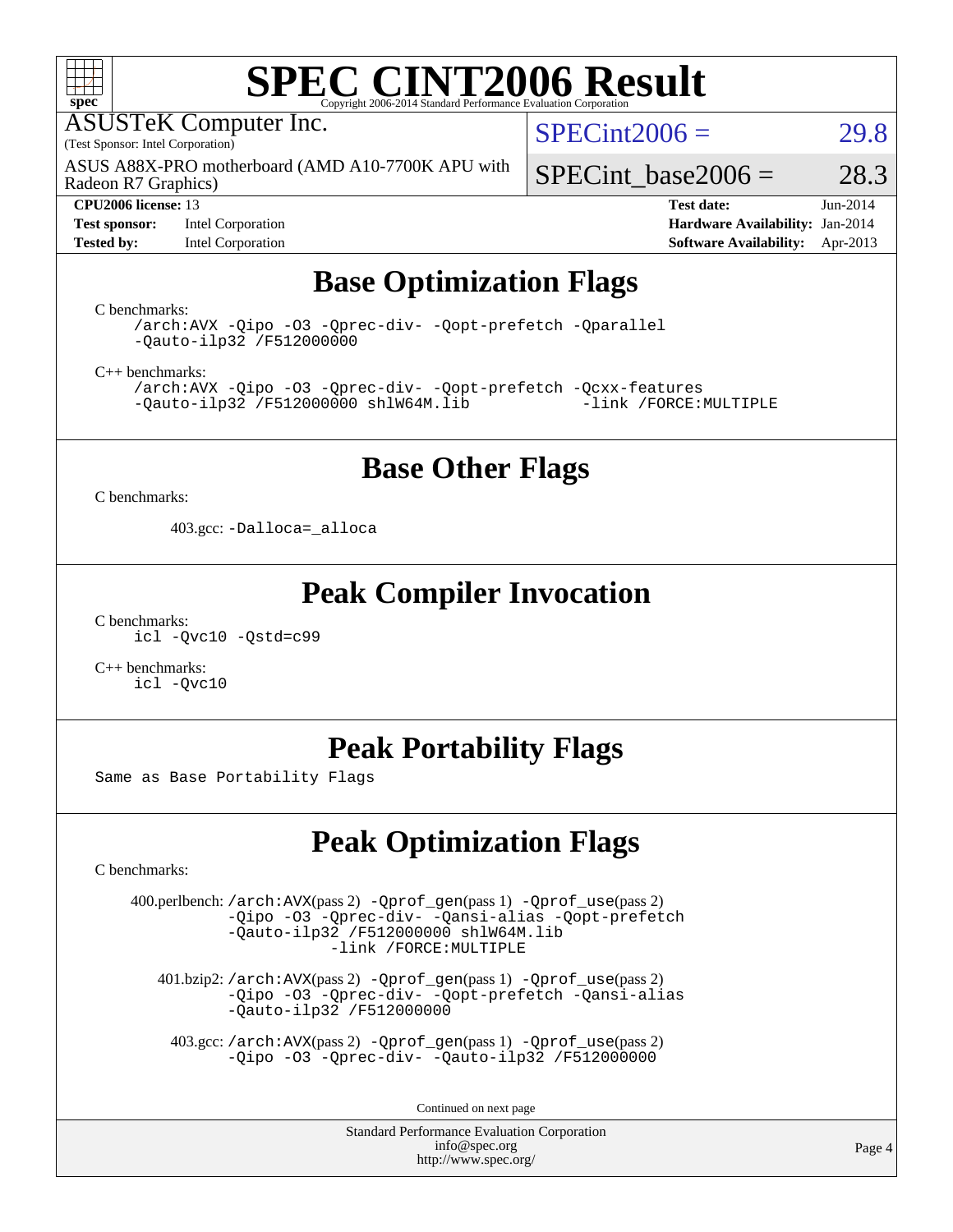| <b>SPEC CINT2006 Result</b>                                                                                                                                                          |                        |                                 |            |  |  |  |
|--------------------------------------------------------------------------------------------------------------------------------------------------------------------------------------|------------------------|---------------------------------|------------|--|--|--|
| $spec^*$<br>Copyright 2006-2014 Standard Performance Evaluation Corporation                                                                                                          |                        |                                 |            |  |  |  |
| <b>ASUSTeK Computer Inc.</b>                                                                                                                                                         |                        | $SPECint2006 =$                 |            |  |  |  |
| (Test Sponsor: Intel Corporation)                                                                                                                                                    | 29.8                   |                                 |            |  |  |  |
| ASUS A88X-PRO motherboard (AMD A10-7700K APU with<br>Radeon R7 Graphics)                                                                                                             | SPECint base2006 $=$   |                                 | 28.3       |  |  |  |
| CPU2006 license: 13                                                                                                                                                                  |                        | <b>Test date:</b>               | $Jun-2014$ |  |  |  |
| Intel Corporation<br><b>Test sponsor:</b>                                                                                                                                            |                        | Hardware Availability: Jan-2014 |            |  |  |  |
| <b>Tested by:</b><br>Intel Corporation                                                                                                                                               |                        | <b>Software Availability:</b>   | Apr-2013   |  |  |  |
| <b>Peak Optimization Flags (Continued)</b>                                                                                                                                           |                        |                                 |            |  |  |  |
| $429$ .mcf: basepeak = yes                                                                                                                                                           |                        |                                 |            |  |  |  |
| 445.gobmk: /arch: AVX(pass 2) - Qprof_gen(pass 1) - Qprof_use(pass 2)<br>-Qipo -02 -Qprec-div- -Qansi-alias -Qauto-ilp32<br>/F512000000                                              |                        |                                 |            |  |  |  |
| 456.hmmer: basepeak = $yes$                                                                                                                                                          |                        |                                 |            |  |  |  |
| $458 \text{.}$ sjeng: basepeak = yes                                                                                                                                                 |                        |                                 |            |  |  |  |
| $462$ .libquantum: basepeak = yes                                                                                                                                                    |                        |                                 |            |  |  |  |
| 464.h264ref: /arch: AVX(pass 2) - Qprof_gen(pass 1) - Qprof_use(pass 2)<br>-Qipo -03 -Qprec-div- -Qunroll2 -Qansi-alias<br>$-Qauto-ilp32 /F512000000$                                |                        |                                 |            |  |  |  |
| $C_{++}$ benchmarks:                                                                                                                                                                 |                        |                                 |            |  |  |  |
| 471.omnetpp://arch:AVX(pass 2) -Qprof_gen(pass 1) -Qprof_use(pass 2)<br>-Qipo -03 -Qprec-div- -Qansi-alias<br>-Qopt-ra-region-strategy=block -Qauto-ilp32 /F512000000<br>shlW64M.lib | -link /FORCE: MULTIPLE |                                 |            |  |  |  |
| $473$ .astar: basepeak = yes                                                                                                                                                         |                        |                                 |            |  |  |  |
| $483.xalanchmk: basepeak = yes$                                                                                                                                                      |                        |                                 |            |  |  |  |
|                                                                                                                                                                                      |                        |                                 |            |  |  |  |

## **[Peak Other Flags](http://www.spec.org/auto/cpu2006/Docs/result-fields.html#PeakOtherFlags)**

[C benchmarks](http://www.spec.org/auto/cpu2006/Docs/result-fields.html#Cbenchmarks):

403.gcc: [-Dalloca=\\_alloca](http://www.spec.org/cpu2006/results/res2014q3/cpu2006-20140630-30105.flags.html#b403.gcc_peakEXTRA_CFLAGS_Dalloca_be3056838c12de2578596ca5467af7f3)

The flags file that was used to format this result can be browsed at <http://www.spec.org/cpu2006/flags/Intel-ic13.1-official-windows.20130924.html>

You can also download the XML flags source by saving the following link: <http://www.spec.org/cpu2006/flags/Intel-ic13.1-official-windows.20130924.xml>